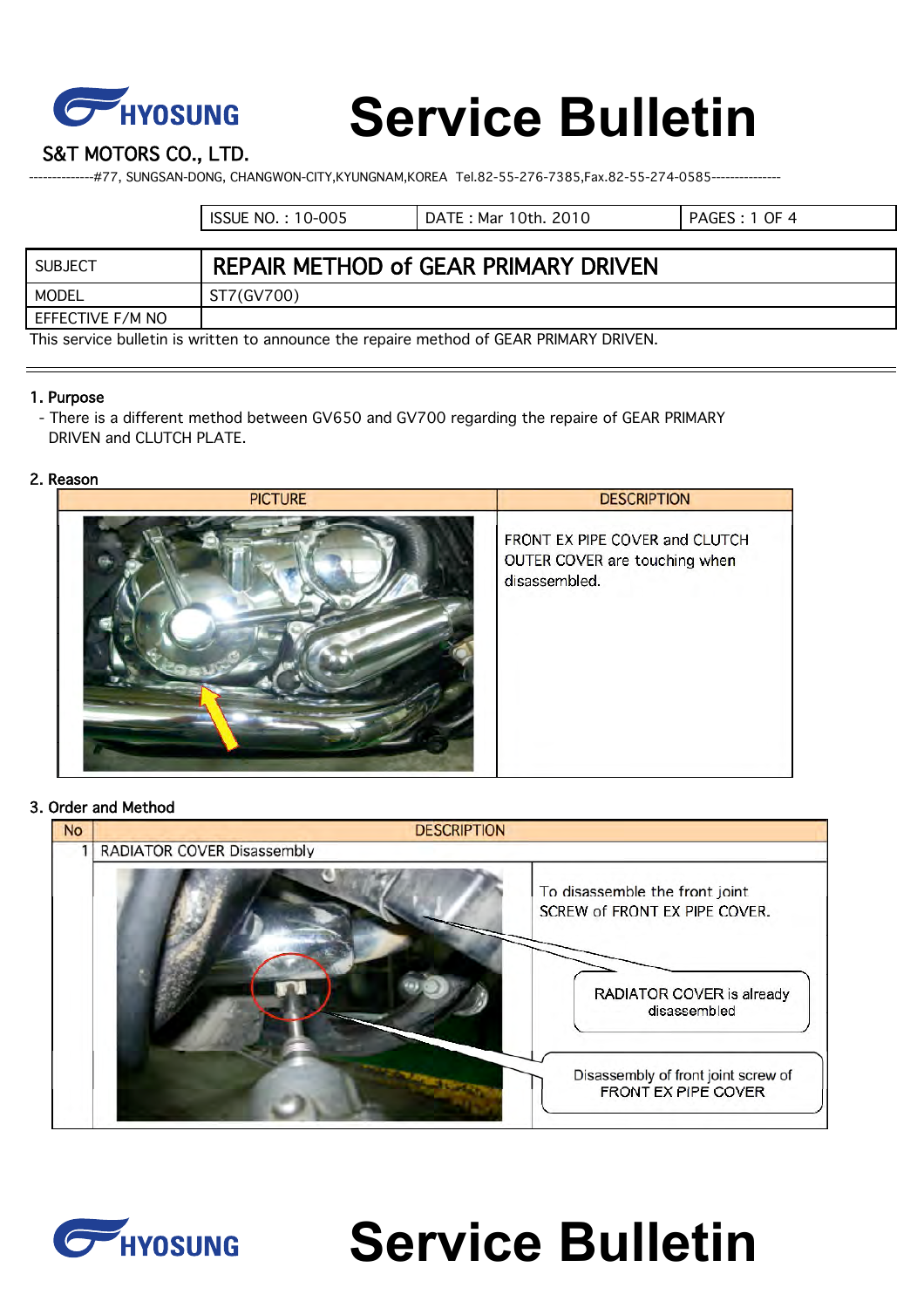

## S&T MOTORS CO., LTD.

--#77, SUNGSAN-DONG, CHANGWON-CITY,KYUNGNAM,KOREA Tel.82-55-276-7385,Fax.82-55-274-0585----------------

|                                                                                        | <b>ISSUE NO.: 10-005</b> | DATE: Mar 10th. 2010                 | PAGES: 2 OF 4 |
|----------------------------------------------------------------------------------------|--------------------------|--------------------------------------|---------------|
|                                                                                        |                          |                                      |               |
| SUBJECT                                                                                |                          | REPAIR METHOD of GEAR PRIMARY DRIVEN |               |
| MODEL                                                                                  | ST7(GV700)               |                                      |               |
| EFFECTIVE F/M NO                                                                       |                          |                                      |               |
| This semice bulletin is written to oppounce the repoint mother of CEAD DDIMADV DDIVENI |                          |                                      |               |

This service bulletin is written to announce the repaire method of GEAR PRIMARY DRIVEN.





# **Service Bulletin**

## S&T MOTORS CO., LTD.

--------------#77, SUNGSAN-DONG, CHANGWON-CITY,KYUNGNAM,KOREA Tel.82-55-276-7385,Fax.82-55-274-0585---------------

ISSUE NO. : 10-005 DATE : Mar 10th. 2010 PAGES : 3 OF 4

SUBJECT REPAIR METHOD of GEAR PRIMARY DRIVEN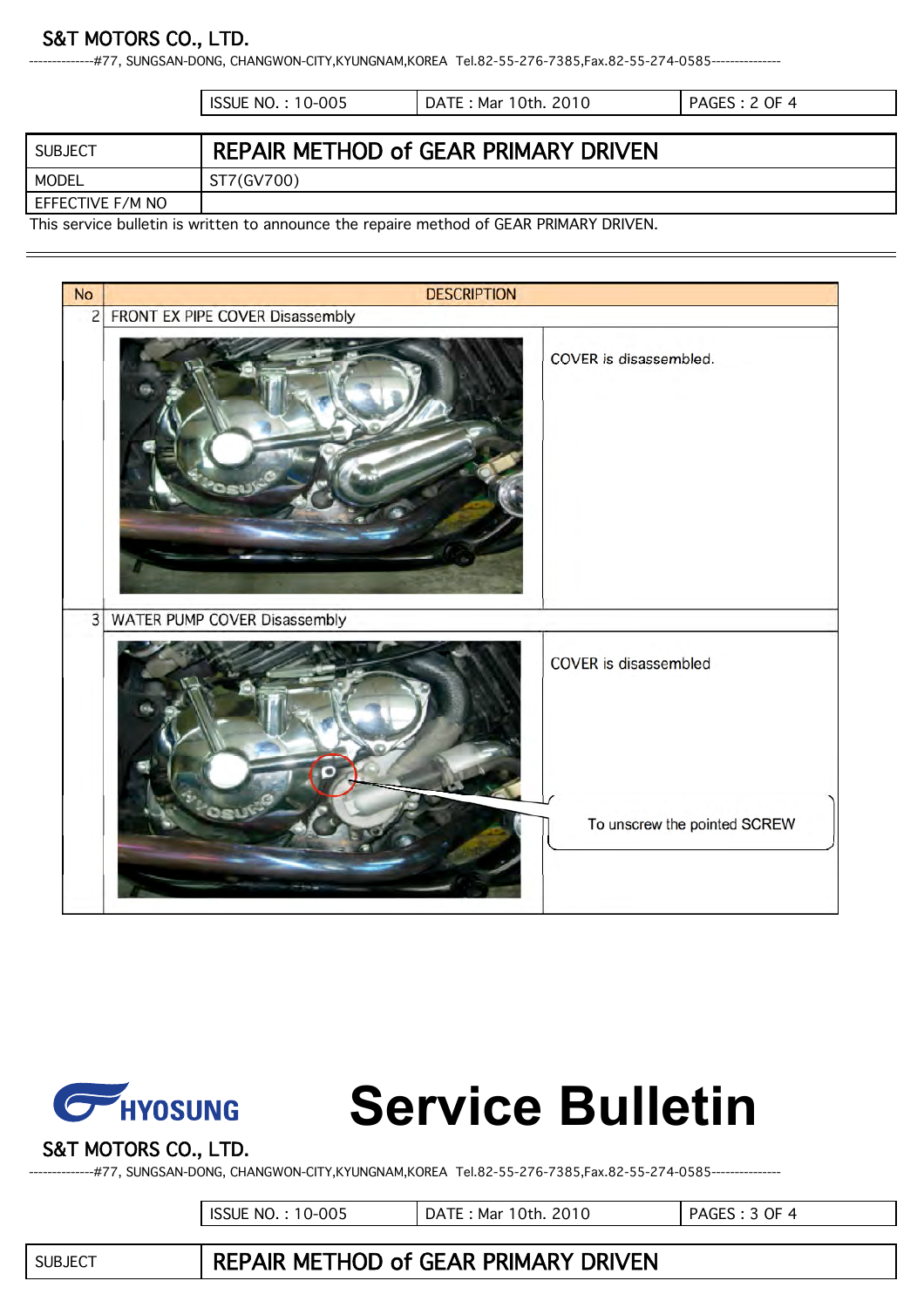| MODEL                                                                                   | ST7(GV700) |  |
|-----------------------------------------------------------------------------------------|------------|--|
| EFFECTIVE F/M NO                                                                        |            |  |
| This service bulletin is written to announce the repaire method of GEAR PRIMARY DRIVEN. |            |  |

| <b>No</b>      | <b>DESCRIPTION</b>                                                                                                    |                                                                                                                                                                 |
|----------------|-----------------------------------------------------------------------------------------------------------------------|-----------------------------------------------------------------------------------------------------------------------------------------------------------------|
| $\overline{4}$ | FRONT EX PIPE Disassembly                                                                                             |                                                                                                                                                                 |
|                |                                                                                                                       | If the space between RADIATOR<br>and FRONT EX PIPE is not enough<br>to use a tool, Unscrew the<br>bottom screw of RADIATOR and<br>push it to make enough space. |
|                |                                                                                                                       | FRONT EX PIPE is disassembled.                                                                                                                                  |
| 5              | After disassembly of CLUTCH OUTER COVER, the replacement of CLUTCH PLATE and GEAR<br>PRIMARY DRIVEN is same as GV650. |                                                                                                                                                                 |



# **Service Bulletin**

### S&T MOTORS CO., LTD.

--------------#77, SUNGSAN-DONG, CHANGWON-CITY,KYUNGNAM,KOREA Tel.82-55-276-7385,Fax.82-55-274-0585---------------

| <b>ISSUE NO.: 10-005</b> | DATE : Mar 10th. 2010 | PAGES: 4 OF 4 |
|--------------------------|-----------------------|---------------|
|                          |                       |               |

| SUBJECT                                                                                 | <b>REPAIR METHOD of GEAR PRIMARY DRIVEN</b> |  |
|-----------------------------------------------------------------------------------------|---------------------------------------------|--|
| MODEL                                                                                   | ST7(GV700)                                  |  |
| EFFECTIVE F/M NO                                                                        |                                             |  |
| This convice bulletin is written to ennounce the repairs method of CEAD DDIMADV DDIMENI |                                             |  |

This service bulletin is written to announce the repaire method of GEAR PRIMARY DRIVEN.

#### 4. In case of CLUTCH PLATE REPAIR.

Г

**PICTURE** 

**DESCRIPTION**